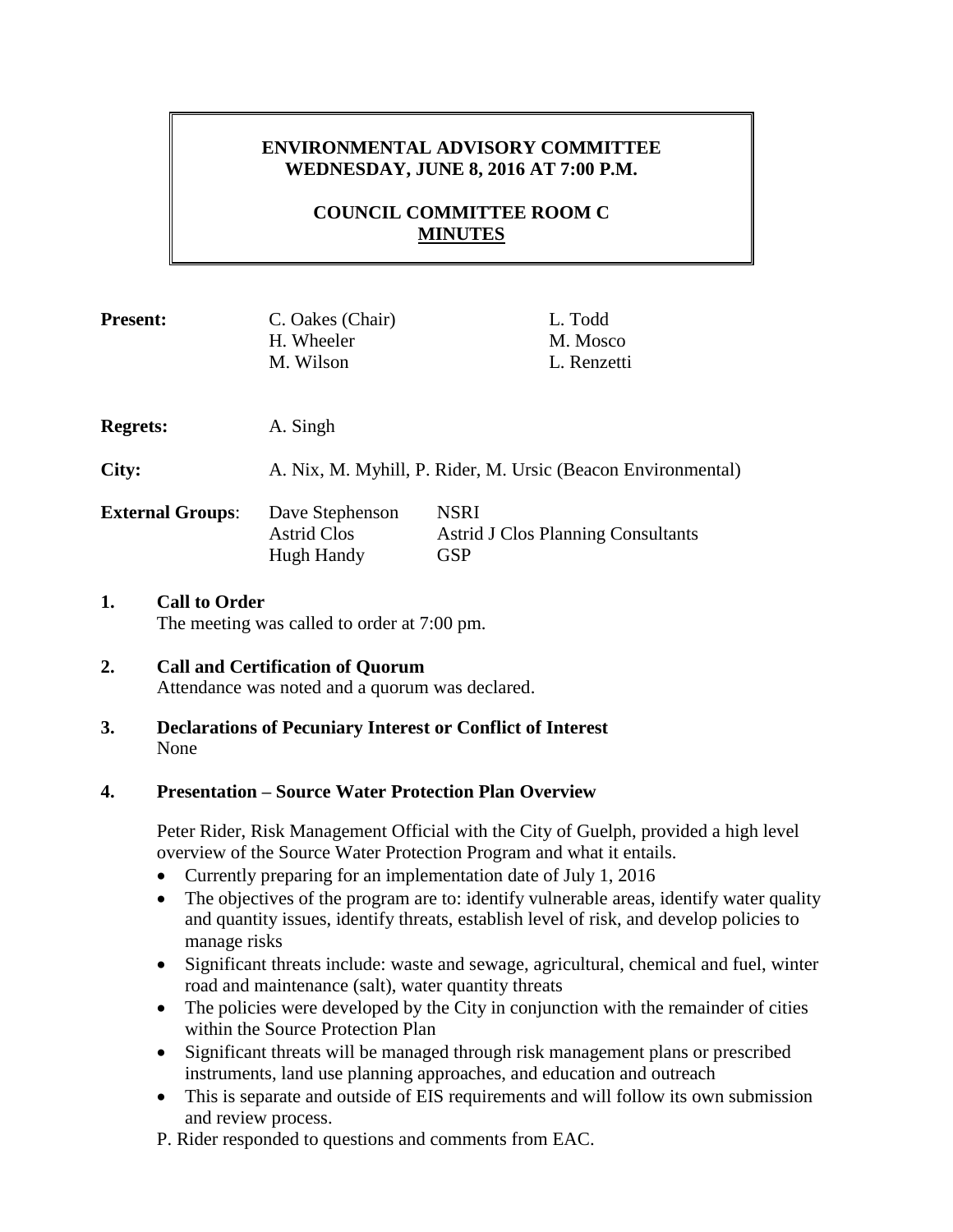## **5. 300 Water Street EIS TOR**

A. Nix, Environmental Planner with the City of Guelph, reviewed the staff report and was available to answer questions from the Environmental Advisory Committee.

Dave Stephenson from NSRI provided an image representing the property before the surrounding area was clear cut and then presented an image representing the current site conditions. D. Stephenson's team has reviewed the conditions within the report and is confident that they can meet requirements and refine the development concepts.

General discussion took place and the Environmental Advisory Committee noted the following:

- No Ecological Land Classification
- Wildlife habitat
- **Wetlands**

## **Delegate: Hugh Whitely**

- Concerns about site location being situated 75 metres away from a City well
- Commented that the City's Official Plan requires the City to consider purchasing this site under the Open Space Policy
- Would like the EIS to consider the site's interaction with the adjacent wooded areas.

The Environmental Advisory Committee went into committee to discuss a motion.

Moved by L. Renzetti and seconded by H. Wheeler

## **THAT the Environmental Advisory Committee conditionally supports the Scoped Environmental Impact Study Terms of Reference prepared by NRSI subject to the following:**

**THAT a revised EIS TOR is provided which includes:**

- **A concept plan for the development and a more detailed description of the proposed undertaking;**
- **Identification of the City's Official Plan Urban Forest policies as being of special interest for this application;**
- **Clarification of the role of the hydrogeological study and how it will inform the EIS;**
- **The inclusion of a wetland evaluation following the Ontario Wetland Evaluation System, or document which clearly indicates that the MNRF does not require evaluation;**
- **The inclusion of surveys to determine probable absence of milksnake using the subject property, following the Guelph District MNRF protocols;**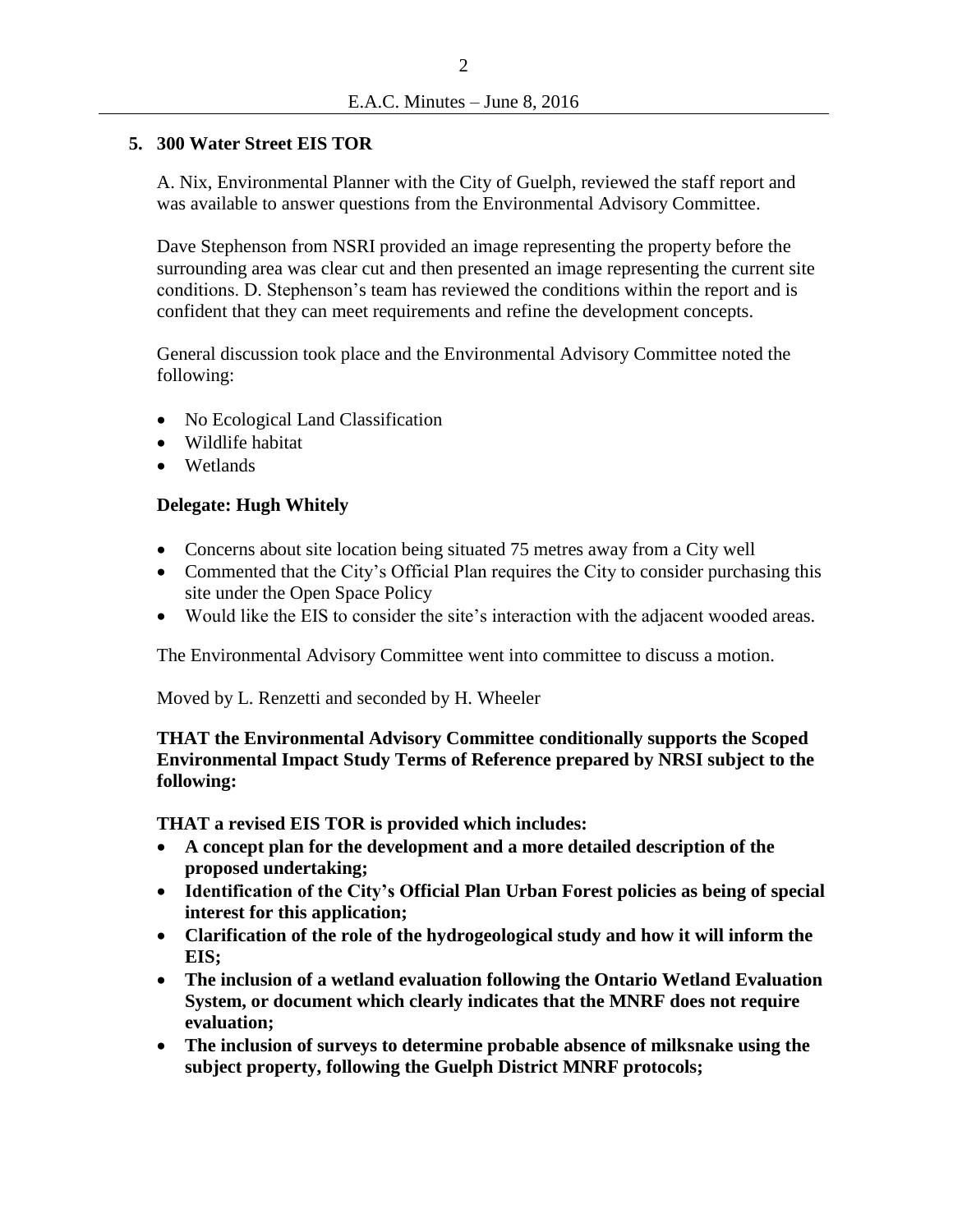- **Inclusion of the GTMP identified Secondary Trail route as part of the proposal and impact assessment and;**
- **An additional scope of work under the Impact Analysis Section which includes: an evaluation of significance (which includes habitat for significant species, as appropriate), a natural heritage opportunities and constraints analysis, and an evaluation of alternative options/measures, including the interactions between adjacent wooded areas.**

 **Motion Carried -Unanimous-**

#### **6. Landsdown Drive EIR**

M. Ursic, from Beacon Environmental, highlighted key items requiring more information from the staff report and was available to answer questions from the Environmental Advisory Committee.

A. Clos from Astrid J Clos Planning Consultants briefly presented to the Committee providing some background information and reviewing the timeline of the application. A. Clos requested that EAC reconsider the staff recommendation to defer the EIR as this would significantly delay the project, and to consider a motion accepting the EIR with conditions.

General discussion took place and the Environmental Advisory Committee noted the following:

- Infiltration
- Treatment of road run
- Tree Preservation Plan
- Monitoring Programs and lack of ecological analysis

The Environmental Advisory Committee went into Committee to discuss a motion.

**Moved by M. Mosco and seconded by M. Wilson**

**THAT the Environmental Advisory Committee conditionally supports the Environmental Implementation Report prepared by Dougan and Associates subject to an addendum that is prepared to address the comments of staff and to the City's satisfaction**

> **Motion Failed -3 in favour, 1 abstained-**